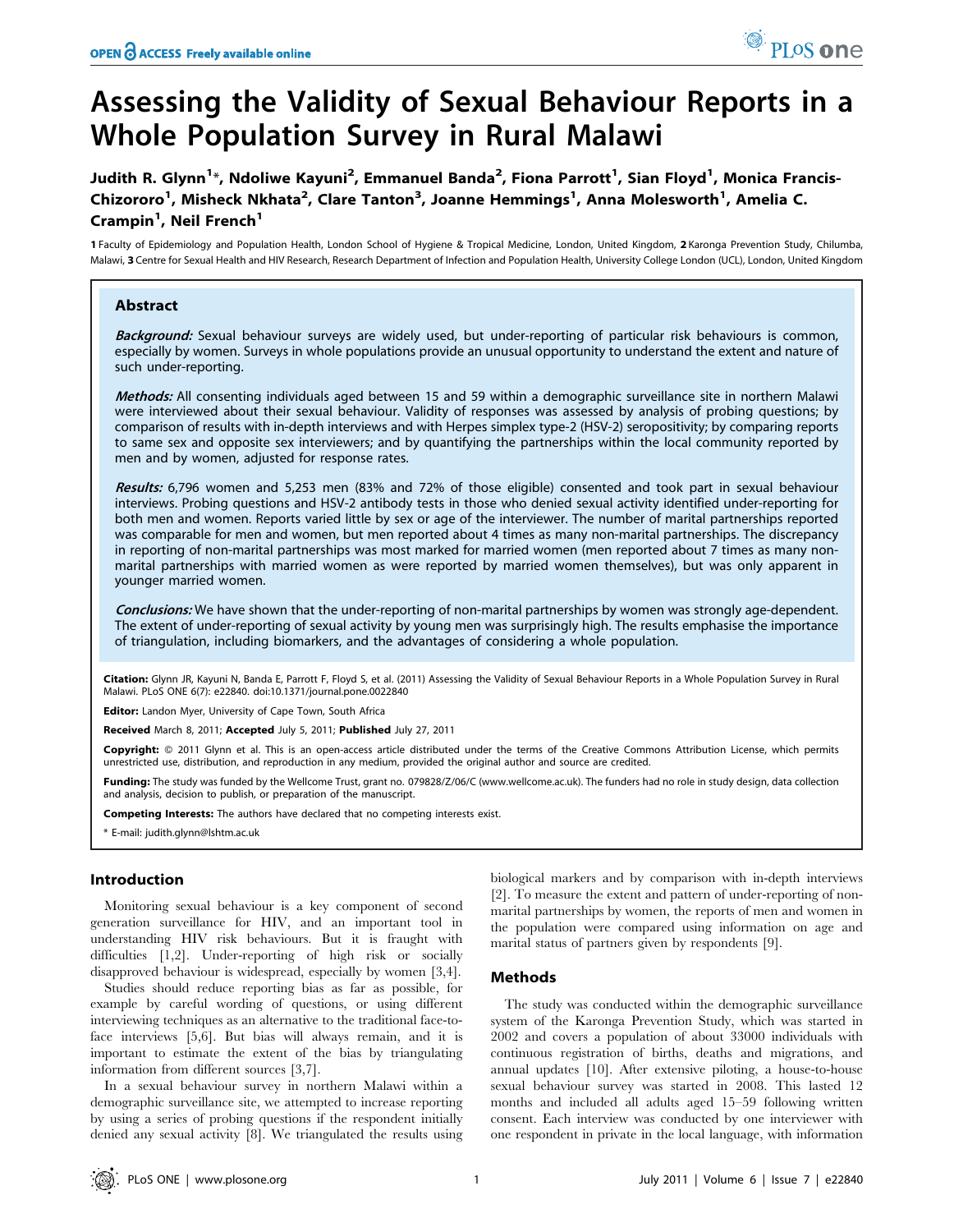recorded on to paper forms. Details of sexual behaviour included partner details for all non-marital partners in the last 12 months, and current and past spouses. Separate written consent was sought for HIV and Herpes simplex type-2 antibody (HSV-2) testing.

Ethics statement: Ethics approval for the study was received from the Health Sciences Research Committee, Malawi, and the ethics committee of the London School of Hygiene & Tropical Medicine, UK. Before the start of the demographic surveillance the Traditional Authority that covers the area, and all village headmen and traditional advisors in the study area were informed about the aims of the study and the nature of the data to be collected, and their approval and verbal consent was sought. All household members were given a similar explanation and interviews were only conducted if verbal consent was given by the household head and by the respective household members. The consent for the demographic surveillance was recorded by the interview sheet being filled. Refusals were recorded in field registers. During the baseline census 15 households did not provide verbal consent and have consequently been excluded from the study. The socio-demographic data for this study come from the basic demographic surveillance for which the ethics committees agreed that written consent was not needed. For the sexual behaviour survey and for HIV and HSV-2 testing, separate individual written consent was sought.

Information on spouses was collected in two separate ways. As part of the demographic surveillance individuals were asked about their current spouse (or spouses: this is a polygynous society), and these spouses, most of whom were co-resident, were identified. The demographic surveillance questionnaire could be completed by an informant, usually a close relative, if the individual was not present. As part of the sexual behaviour questionnaire, conducted by a separate field team an average of 6 weeks later, individuals were asked in more detail about their current spouse(s) and any marriages that had ended in the last 12 months. Marriage was defined as ''married or living as married''.

In an attempt to improve reporting of sexual activity the initial question on ''ever having had sexual intercourse'' explicitly included one-off and unwanted sex. Those who said ''no'' were asked a series of four follow-up questions: sex with a boyfriend/girlfriend or someone they expected to marry; sex with a friend or acquaintance; sex with someone they had just met; unwanted sex. The HIV and HSV-2 status was assessed in those who reported never having had sex. HSV-2 has previously been shown to be good marker of sexual activity [11]. HSV-2 tests were only done on those under 30 years as prevalence reaches a plateau at older ages [12]. We used a type-2 specific enzyme immunoassay (Kalon Biological Ltd, Surrey, UK), which has the highest sensitivity and specificity of commercially available assays on African samples [13].

To assess the extent of underreporting of non-marital partners by women, the number and characteristics of non-marital partners reported by the men was compared with the number and characteristics of women reporting non-marital partners. For the men, details of all partners reported in the last 12 months were used to derive the numbers of partners overall, the number living within the demographic surveillance area, and the number by age group and marital status. Age of the partner was reported either as an exact age, or as an estimated age difference from the respondent's age. For the women, the number of partners in the last 12 months reported in total and living within the demographic surveillance area was recorded overall and by age group and marital status of the woman interviewed. For both men and women these reported numbers were adjusted according to the sex-specific participation rates in the study, to derive estimates of the total number of reported partners in the area.

Since one reason for under-reporting of non-marital partners by women may be that they are more likely than men to describe a partnership as a marriage [9], numbers of marital partners were also compared, and the proportion of identified husbands who considered themselves married was assessed.

The reporting of key variables was assessed by sex and age of the interviewer, to see if this influenced the responses given. The interviewers have been trained in HIV counselling as well as interviewing and some have considerable research experience. Some are trained medical assistants.

An in-depth qualitative study of sexual behaviour and fertility at an antiretroviral (ART) clinic, taking place between June and August 2009, provided data which could be compared with the responses the same individuals had given in the sexual behaviour questionnaire. These HIV positive individuals were selected from among those attending the clinic, stratified by clinical stage at presentation and sex. The numbers and classification of partners in the lifetime and in the last 12 months mentioned during these interviews were compared with the questionnaire responses from the sexual behaviour questionnaire in 2008–9. The interviews, which often involved meeting at the clinic and subsequently the household, incorporated high levels of probing, particularly about current relationships.

#### Results

Of 8232 women and 7338 men aged 15–59 resident in the surveillance area, 7245 women and 5725 men were found and seen; 6825 women and 5283 men agreed to be interviewed about their sexual behaviour, and 6796 women and 5253 men were interviewed. The response rate (compared to those eligible) for women was thus 83% and for men 72%, and varied little by age. All but 6 women and 3 men interviewed responded to the question on ever having had sex. A total of 88.7% (6024) of the women and 75.5% (3966) of the men reported that they had ever had sex. (Median age at first sex is higher for men than for women in this population [14].).

#### Ever had sex

Among 1022 women who had never married, 242 (24%) reported ''yes'' to the first question about sexual activity, another 9 reported ''yes'' only after the second question, with a further 3 individuals reporting ''yes'' after subsequent questions (figure 1). Similarly for the 2040 never married men, 917 (45%) said ''yes'' initially, the second question picked up a further 28 and the other questions picked up 7 more individuals. Thus for women 1.5% (12/780), and for men 3.3% (35/1069), of those initially denying any sexual activity, changed their answer after additional questions.

Among those who reported never having had sex, 429 women had HSV-2 results of whom 31 (7.2%) were HSV-2 positive. Four additional women had positive HIV results. For the men, 597 who reported never having had sex had HSV-2 results, of whom 52 (8.7%) were positive. Two additional men had positive HIV results.

### Non-marital partners

In the sexual behaviour survey the men reported details on a total of 1440 non-marital partners in the previous 12 months (table 1). Exact ages were reported for 887, estimates for 480, and place of residence for 1295: 1053 lived within the demographic surveillance area. Of those female partners living in the area, 104 were married and 858 unmarried. 96 of the local partners were reported to be aged under 15 years. The age distribution of the remaining local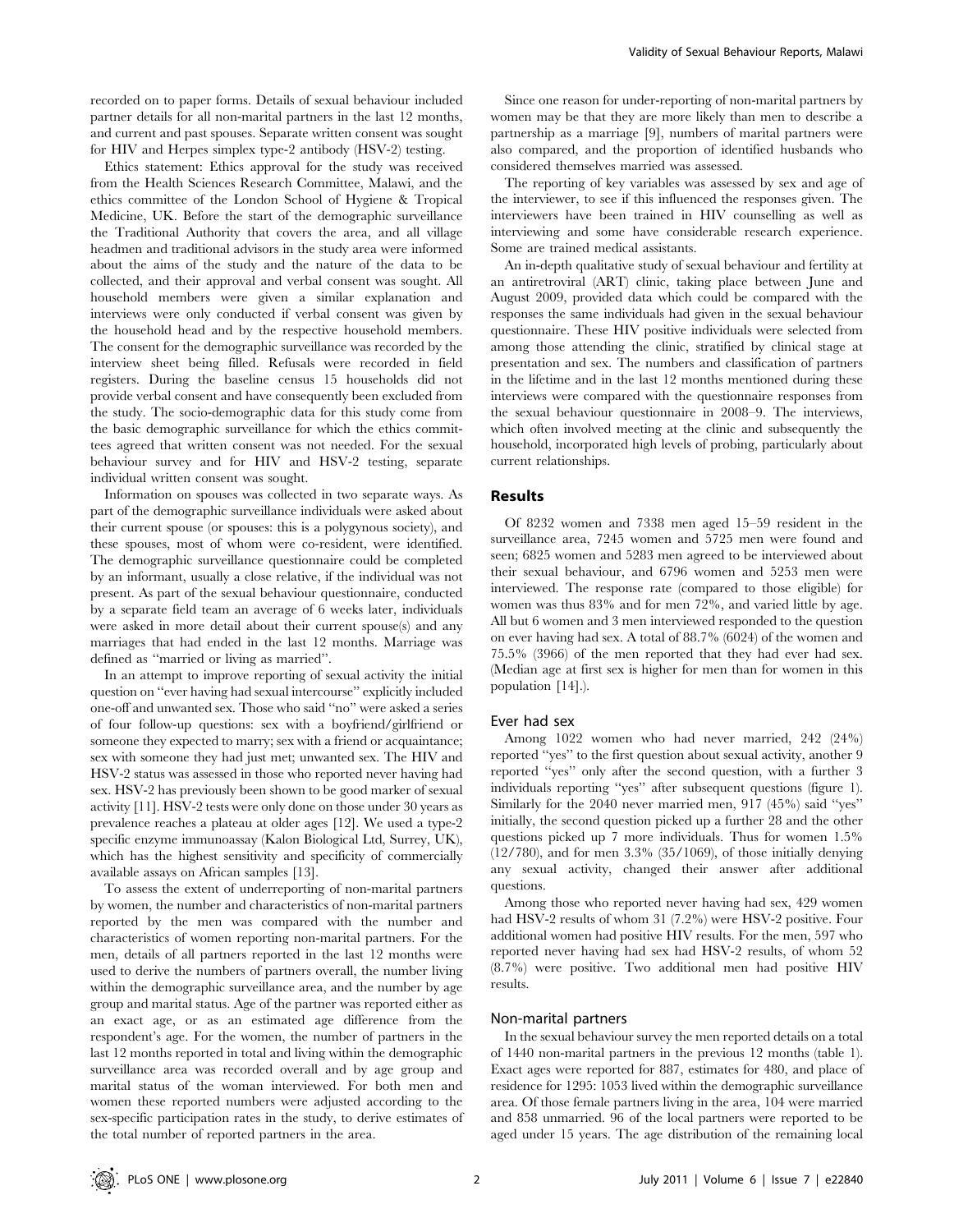

Figure 1. Additional reporting of ever having had sex among unmarried individuals following probing questions. The questions that were asked (in the local language) were the following. 1. Have you ever had sexual intercourse? Think carefully. Maybe it was a man/woman you had sex with only once, maybe it was with someone who was just a friend, with someone you had just met. Even someone who may have forced you to have sex, or someone who gave you gifts/money in order to have sex. 2. You haven't even had sex with a spouse or a boyfriend, or someone you expected to marry? 3. How about with someone who was just a friend or an acquaintance? 4. How about with someone you had just met? 5. How about with someone who forced you to have sex with him/her? doi:10.1371/journal.pone.0022840.g001

partners is shown in figure 2. The women interviewed reported a total of 438 non-marital partners in the last 12 months, of whom 276 lived within the surveillance area (residence unknown for 88).

Table 1. Number of partnerships reported in the sexual behaviour questionnaire.

|                                        | Men  | Women |
|----------------------------------------|------|-------|
| Current marriages                      | 3602 | 4754  |
| Marriages ended in last 12 months      | 123  | 164   |
| Non-marital partners in last 12 months | 1440 | 438   |
| Total                                  | 5165 | 5356  |
| Current marriages                      |      |       |
| with spouses age 15-59                 | 3504 | 4232  |
| with spouses age 15-59 in local area   | 3456 | 4038  |
| +adjusted for response rate            | 4800 | 4865  |

doi:10.1371/journal.pone.0022840.t001

Overall 39 of the partnerships were reported by married women (17 of those within the local area).

To compare the reports from men and women, only the local partners of the men were considered, and the reported female partners under 15 years were excluded, as women of this age were not interviewed. The ratio of the reported partners was calculated after adjusting for the response rates for men and women. The results are shown in figure 2, using both the total partner numbers reported by the women, and those known to live within the surveillance area. Overall, men reported 2.5 times as many nonmarital partners as did the women. The ratio was slightly higher for married women (3.0) than unmarried women (2.2). The ratio was much higher for the younger women (4.0), and fell below 1 in the oldest age group. The ratio was higher for one-off sexual unions (3.9) than for longer partnerships (2.5). Restricting the women's partners to those known to live locally increased the ratio by about 50% in most groups, and more for married women (figure 2).

Men reported that 15 of the partners in the surveillance area were bargirls and 22 were strangers. Only one woman reported sex with a stranger, outside the surveillance area, and no woman reported sex with more than four non marital partners in the previous 12 months.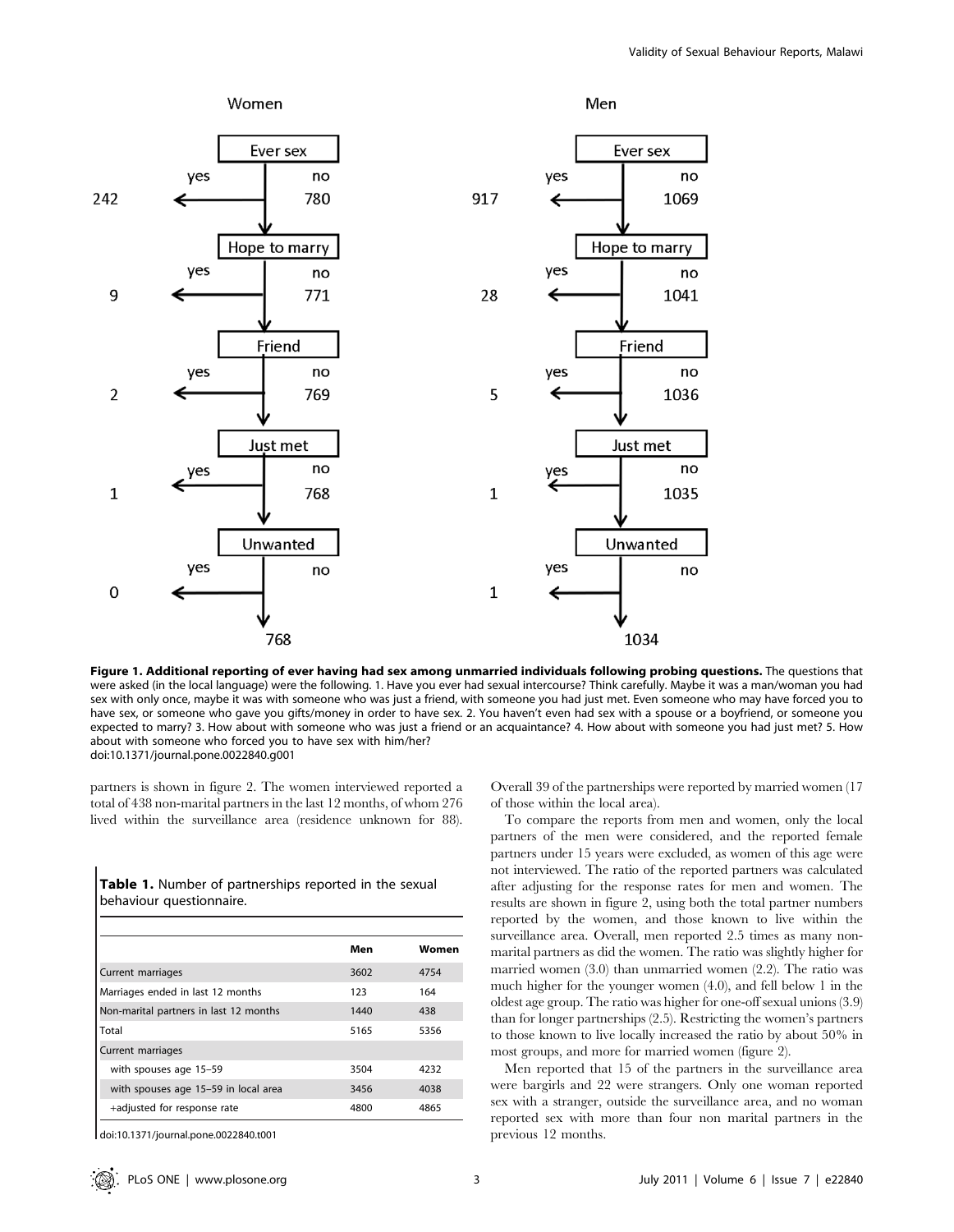

**Characteristics of female partner and partnership** 

|                  | Total       | Married   | Unmarried  |    | $15 - 19$  | 20-24     | 25-29     | 30-34    | చ్గే      | once<br>Sex | once<br>Sex |
|------------------|-------------|-----------|------------|----|------------|-----------|-----------|----------|-----------|-------------|-------------|
| Men<br>Women all | 1053<br>438 | 104<br>39 | 858<br>399 |    | 442<br>124 | 211<br>84 | 100<br>53 | 44<br>49 | 59<br>128 | 223<br>66   | 813<br>382  |
| Women local      | 276         | 17        | 259        | 79 |            | 50        | 30        | 34       | 83        | 40          | 241         |

Figure 2. Ratio of local non-marital partners reported by men compared to local or all non-marital partners reported by women, by characteristics of the women and partnership. The table shows the actual number of partners reported. The ratios were adjusted for participation rates of men and women, assuming constant proportions in each group (eg married and unmarried). doi:10.1371/journal.pone.0022840.g002

#### Marital partners

The total number of marital partners reported by men and women in the sexual behaviour survey is shown in table 1, together with the numbers known to be within the age group 15–59 and living in the demographic surveillance area. After adjusting for response rates the numbers reported by men and women were similar (4800 reported by men, 4865 by women).

Of the women who reported that they were married in the sexual behaviour survey 3629 were also interviewed in person during the demographic surveillance. 3540 (97.6%) reported that they were married, 57 that they were divorced or separated, 19 that they were never married and 10 that they were widowed (not recorded for 3). All but 6 of the 3540 women gave details of a spouse that allowed them to be identified. Of these identified spouses, 2444 were men who were interviewed in the sexual behaviour questionnaire, and 2411 (98.7%) said they were currently married. 984 of these married men were also interviewed in person in the demographic surveillance interview, and for 971 (98.7%) the spouses identified by husband and wife matched. If we assume that the proportions confirmed are similar for all the 4754 women who said they were currently married (table 1), we can estimate that 62 of the husbands (1.3%) would not say they were married at all, and a further 61 (1.3% of 4754–62) would not recognise a woman who claimed to be married to them as their spouse.

# Characteristics of interviewer

The sex and age of the interviewer had only a minor influence on reporting (table 2). Although some of the differences reached statistical significance because of the large numbers, the magnitude of the differences was small. In general slightly more sexual partners were reported to older interviewers by both men and women. This was not explained by older age of the participants,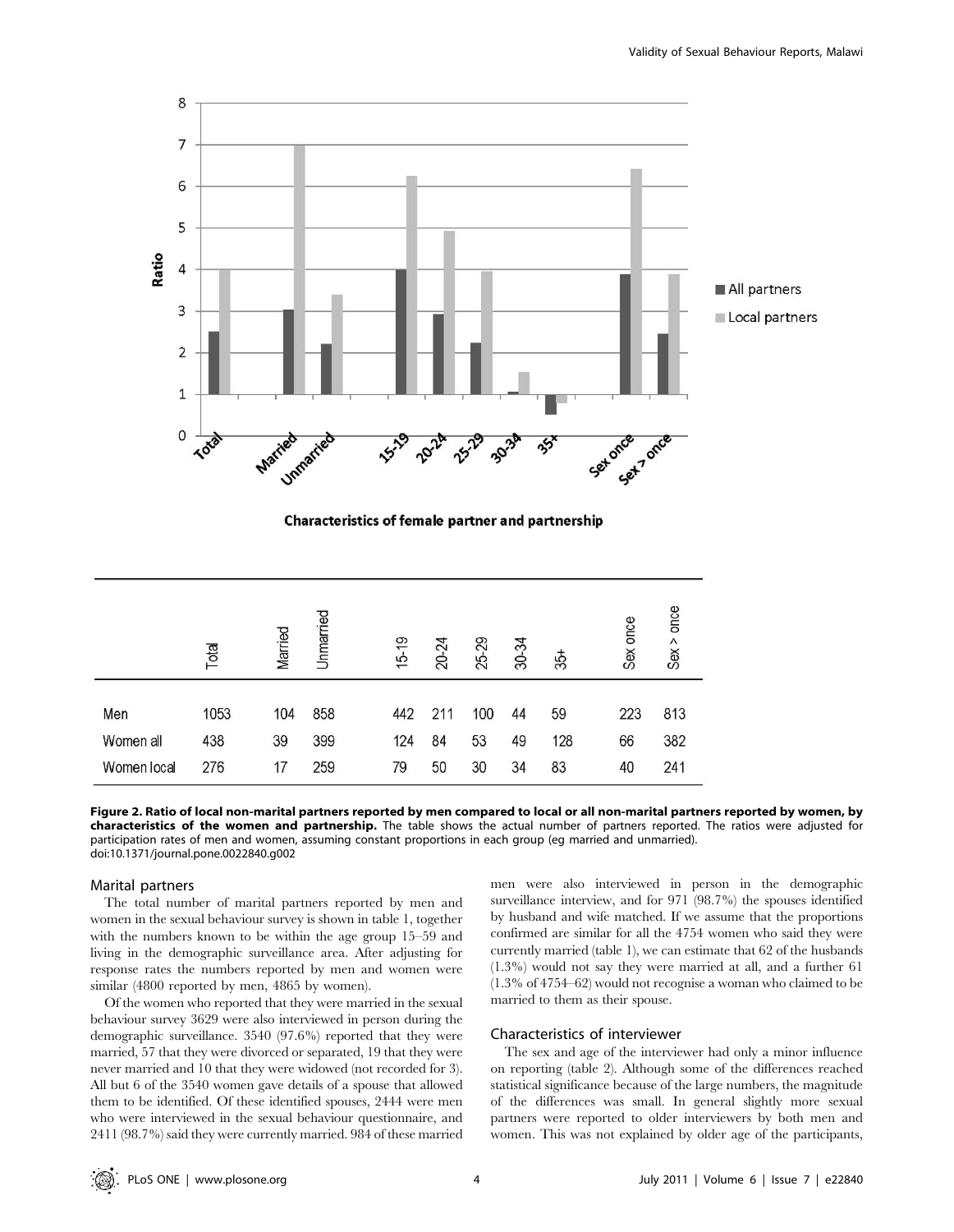and after adjusting for age of the respondent, age of the interviewer rather than age difference from the respondent was associated with increased reporting (not shown).

# Comparison with in-depth interviews among ART clinic attendees

29 women and 20 men participated in both the sexual behaviour study and the in-depth interviews, median age 36 for both. Only 9 of the women and 12 of the men were currently married. Two participants reported they had never had sex in both studies: a 15 year old male described episodes of ill health since he was 6 years old; a 26 year old female lived with her mother and maintained she had never had a boyfriend or husband, or given birth to a child.

Most individuals identified the same number of partners in the in-depth interviews as in the survey (table 3). Currently divorced, widowed and never married women freely reported in the indepth interviews the details of their relationships with boyfriends, who were often married men. Four unmarried women and one married woman reported more lifetime partners in the in-depth interviews, the married woman reporting a series of extra-marital affairs in past years when questioned about whether she thought her husband was the source of HIV infection. One man reported fewer total partners in the survey than in the in-depth interviews, and two men reported a higher number of life-time partners in the survey than in the in-depth interviews (table 3).

For partners in the last 12 months, three unmarried women described having non-marital partners in interview which were not accounted for in the survey or by differences in interview dates. (A further 2 women may have been describing new partners subsequent to marital change as they reported being married at the time of the survey.) One married man reported extra-marital affairs in the last 12 months in the survey but described this as being ''impossible'' in interview.

# Discussion

In common with all other surveys of sexual behaviour we found evidence of under-reporting of sexual activity by women: sexually

transmitted infections in those who denied sexual activity, reporting of additional activity in in-depth interviews, and reporting of non-marital partnerships that did not correlate with those reported by men.

Some of the discrepancy between reports from men and women could be due to exaggeration by men [9], and we found some suggestion of that in the in-depth interviews. However we also found evidence of under-reporting of partnerships for men as well as women, as has been found elsewhere [2]. The probing questions in unmarried individuals who initially denied sexual activity picked up a higher proportion of extra reports for the men (3.3%) than for the women (1.5%). HSV-2 testing also showed a higher proportion of HSV-2 positive ''virgins'' among men than women (8.7% vs 7.2%) which is surprising as HSV-2 prevalence is higher in women than in men in this and other populations [12]. False positives are possible, although the test has high specificity (98%) [13]. HIV testing suggested further under-reporting, although it is possible that some of these cases were due to vertical transmission (both men and two of the women were 15 years old).

Since we had data on all reported partners in the last 12 months in a whole population we had the unusual opportunity of being able to triangulate the partner reports of men and women directly. Considering partners who lived locally, who should have been fully included, men reported 4 times as many non-marital partners as did the women (figure 2). The biggest shortfall in reporting was seen for married women, with men reporting 7 times as many partnerships with married women, as were reported by the women themselves. This is in marked contrast to rural Tanzania, where few men reported partnerships with married women [9].

There was a striking trend in the ratio of men's and women's reports by age (figure 2), with high ratios where the female partner was young, but a ratio below one in the oldest age group. The trend with age has been noted in other settings, but in cluster rather than whole population surveys where the comparison is less direct [3]. The trend could suggest a greater reluctance to report non-marital partnerships in younger women, and/or a tendency for men to under-estimate the age of their partner. There could also be some over-reporting by older women, but the partners for

Table 2. Influence of interviewer characteristics on reporting.

|                                                                     | <b>Interviewer characteristics</b> |                     |                  |                |                |       |  |
|---------------------------------------------------------------------|------------------------------------|---------------------|------------------|----------------|----------------|-------|--|
|                                                                     | Same sex                           | <b>Opposite sex</b> | $\boldsymbol{p}$ | Age < 30       | Age≥30         | p     |  |
| Men                                                                 |                                    |                     |                  |                |                |       |  |
| l n                                                                 | 3734                               | 1519                |                  | 1988           | 3265           |       |  |
| % ever sex                                                          | 80.3                               | 80.3                | 1.0              | 78.9           | 81.2           | 0.05  |  |
| Median number lifetime partners                                     | 3                                  | 3                   |                  | 3              | 3              |       |  |
| $\%$ with $\geq$ 5 lifetime partners (if sexually active)           | 31.7                               | 32.6                | 0.6              | 29.4           | 33.4           | 0.008 |  |
| % married men with $\geq$ 1 non-marital partner<br>last 12 months   | 10.8                               | 11.8                | 0.5              | 10.0           | 11.7           | 0.2   |  |
| Women                                                               |                                    |                     |                  |                |                |       |  |
| l n                                                                 | 2475                               | 4321                |                  | 2434           | 4362           |       |  |
| % ever sex                                                          | 89.9                               | 88.1                | 0.03             | 88.3           | 88.9           | 0.4   |  |
| Median number lifetime partners                                     | $\overline{2}$                     | $\overline{2}$      |                  | $\overline{2}$ | $\overline{2}$ |       |  |
| $\%$ with $\geq$ 3 lifetime partners (if sexually active)           | 20.5                               | 19.4                | 0.3              | 18.6           | 20.5           | 0.08  |  |
| % married women with $\geq$ 1 non-marital partner<br>last 12 months | 0.6                                | 0.7                 | 0.6              | 0.6            | 0.7            | 0.7   |  |

doi:10.1371/journal.pone.0022840.t002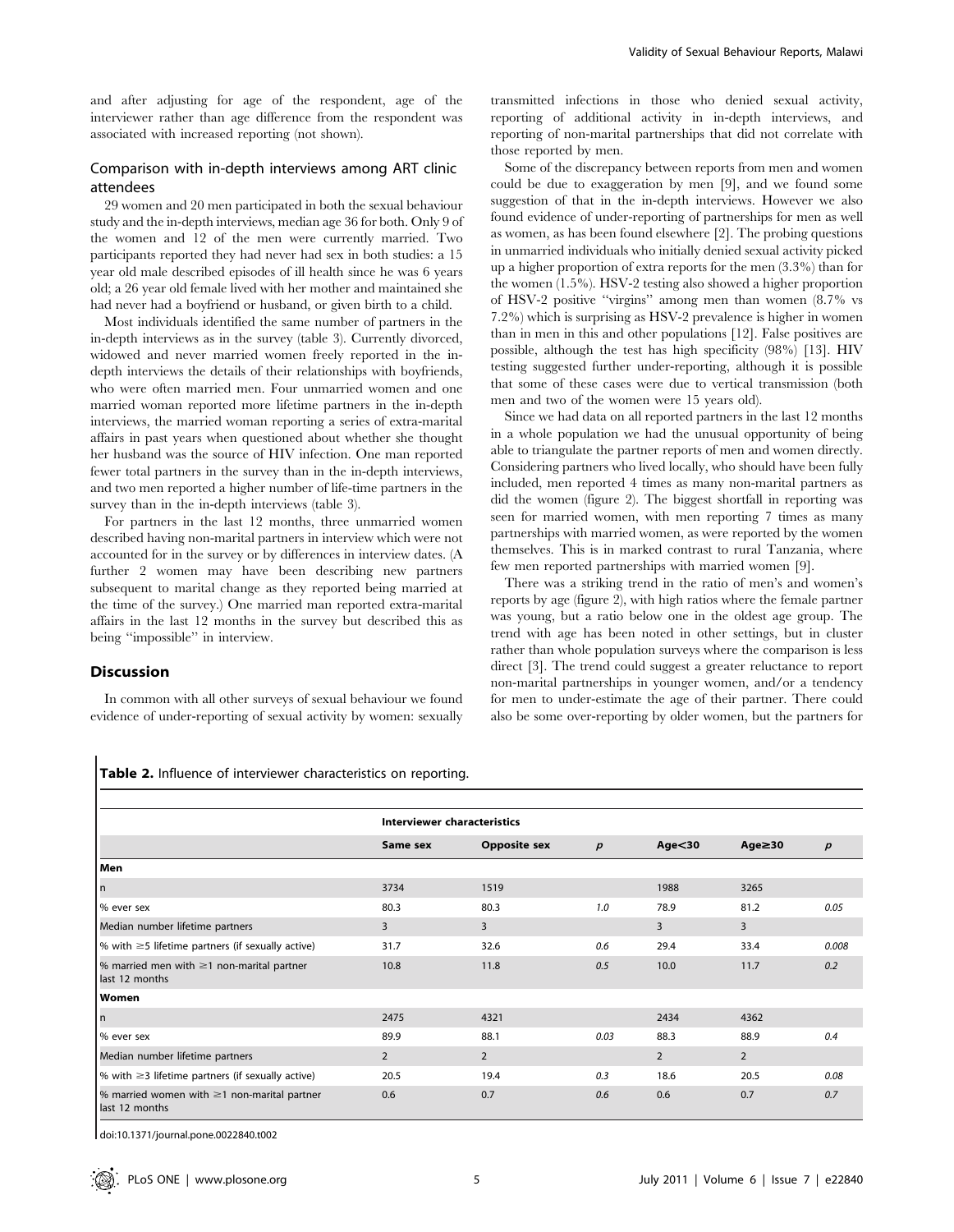Table 3. Comparison of responses in in-depth interviews vs sexual behaviour survey for individuals who were interviewed in both.

|                                   | Women<br>$(n = 29)$ | Men<br>$(n = 20)$ |
|-----------------------------------|---------------------|-------------------|
| <b>Lifetime partners</b>          |                     |                   |
| Report more partners              | 5                   |                   |
| Report fewer partners             | $\Omega$            | $\overline{2}$    |
| Same                              | 23                  | 16                |
| Missing                           | 1                   | 1                 |
| Last 12 month non-marital partner |                     |                   |
| Report more partners              | 3                   |                   |
| Report fewer partners             | ŋ                   |                   |
| Same                              | 26                  | 17                |
| Missing                           | $\Omega$            |                   |

doi:10.1371/journal.pone.0022840.t003

whom the men did not know the ages were not included in this calculation, which will underestimate the ratio.

There was more discrepancy in male and female reports of oneoff sexual encounters than of longer term partnerships. Although bargirls and strangers made up only a small proportion of reported partners for the men, the absence of any woman reporting more than four partners suggests failure to include sex workers in the study, or for them to report accurately. The demographic surveillance is limited to people who are members of household and excludes short-term visitors.

The in-depth interview results, which were mainly from older individuals, confirmed the survey results for most participants, but did find evidence of both under reporting (for women and men) and over reporting (for men). This is a selected group who were on ART, so may be less reluctant to talk about partners than are individuals in the general population. In these interviews it was noted that women were more reluctant to discuss local partners than partners from outside the area.

In-depth interviews are also liable to under-reporting. Since husbands are expected to divorce adulterous wives [15] the risk for a married woman in describing extra-marital partners may be too high, especially if she is young and has had few children to bring security within the marriage. One older male participant had recently sent his third wife back to her parents for this reason. Married men's extra-marital relationships are more or less sanctioned by the institution of polygyny. Younger men and women's relationships may come under greater scrutiny and control by their families. Four men reported in the in-depth interviews having been forced to marry school-girl brides.

Marriage in sub-Saharan Africa has been described as 'a process, not an event' [16]. The majority of marriages in this population are informal (unpublished results), ie without ceremo-

#### References

- 1. Cleland J, Boerma JT, Carael M, Weir SS (2004) Monitoring sexual behaviour in general populations: a synthesis of lessons of the past decade. Sex Transm Infect 80 Suppl 2: ii1–7.
- 2. Poulin M (2010) Reporting on first sexual experience: The importance of interviewer-respondent interaction. Demogr Res 22: 237–288.
- 3. Buve A, Lagarde E, Carael M, Rutenberg N, Ferry B, et al. (2001) Interpreting sexual behaviour data: validity issues in the multicentre study on factors determining the differential spread of HIV in four African cities. AIDS 15 Suppl 4: S117–126.

ny, involvement of elders or payment of the traditional bride price. Different classifications of a relationship as a marriage by the men and women involved would therefore be possible. In the in-depth interviews some women described men with whom they had longer term relationships as 'like a husband' but also noted that they did not live in the man's household but in their own or parental compounds. These relationships were not described as marriages in the survey. However the differences in reporting in non-marital partnerships by men and women did not seem to be explained by different tendencies to classify relationships as marriage. After excluding marital partners outside the age ranges and living outside the area, the numbers reported by men and women were similar. And where information was available on the actual identities of spouses there was good corroboration of the reports. The percentage of marriages reported by women but not confirmed was low. We can estimate that overall this might have led to an extra 123 partnerships being classified as non-marital. This would increase the total number of non-marital partners reported by women by 28%; not enough to make much difference to the discrepancies with the reports by the men.

In making estimates of partner numbers in the population we allowed for non-participation, but this assumes that those not interviewed would have similar patterns to those included, which is unlikely to be the case. Participation rates were quite high, but it is likely that some high risk individuals with multiple partners (including commercial sex workers) were not included as they chose to avoid our interviewers or were temporary residents in the district, which would explain some of the discrepancies. By including a whole population, and considering partners known to live within it, we have avoided the usual problem in partner number comparisons of partners outside the survey area.

It is usually recommended that interviewers should be of the same sex and similar age as the interviewee [17]. We were unable to do this due to the difficulty in recruiting sufficient female interviewers, and logistic constraints. The small effect of sex or age of the interviewer on the results was surprising, and suggests that sex and age matching is not a priority in this setting.

This study emphasises the importance for caution in interpreting sexual behaviour data, the need for triangulation, including biological data if possible, and the problem of under-inclusion of high risk women in general surveys of this sort.

## Acknowledgments

We thank the Government of the Republic of Malawi for their interest in this Project and the National Health Sciences Research Committee of Malawi for permission to publish the paper.

#### Author Contributions

Conceived and designed the experiments: JRG FP SF CT JH ACC NF. Performed the experiments: NK EB FP CT JH MF-C MN AM. Analyzed the data: JRG FP SF. Wrote the paper: JRG NK EB FP SF MF-C MN CT JH AM ACC NF.

- 4. Plummer ML, Ross DA, Wight D, Changalucha J, Mshana G, et al. (2004) ''A bit more truthful'': the validity of adolescent sexual behaviour data collected in rural northern Tanzania using five methods. Sex Transm Infect 80 Suppl 2: ii49–56.
- 5. Langhaug LF, Sherr L, Cowan FM (2010) How to improve the validity of sexual behaviour reporting: systematic review of questionnaire delivery modes in developing countries. Trop Med Int Health 15: 362–381.
- 6. Mensch BS, Hewett PC, Gregory R, Helleringer S (2008) Sexual behavior and STI/HIV status among adolescents in rural Malawi: an evaluation of the effect of interview mode on reporting. Stud Fam Plann 39: 321–334.